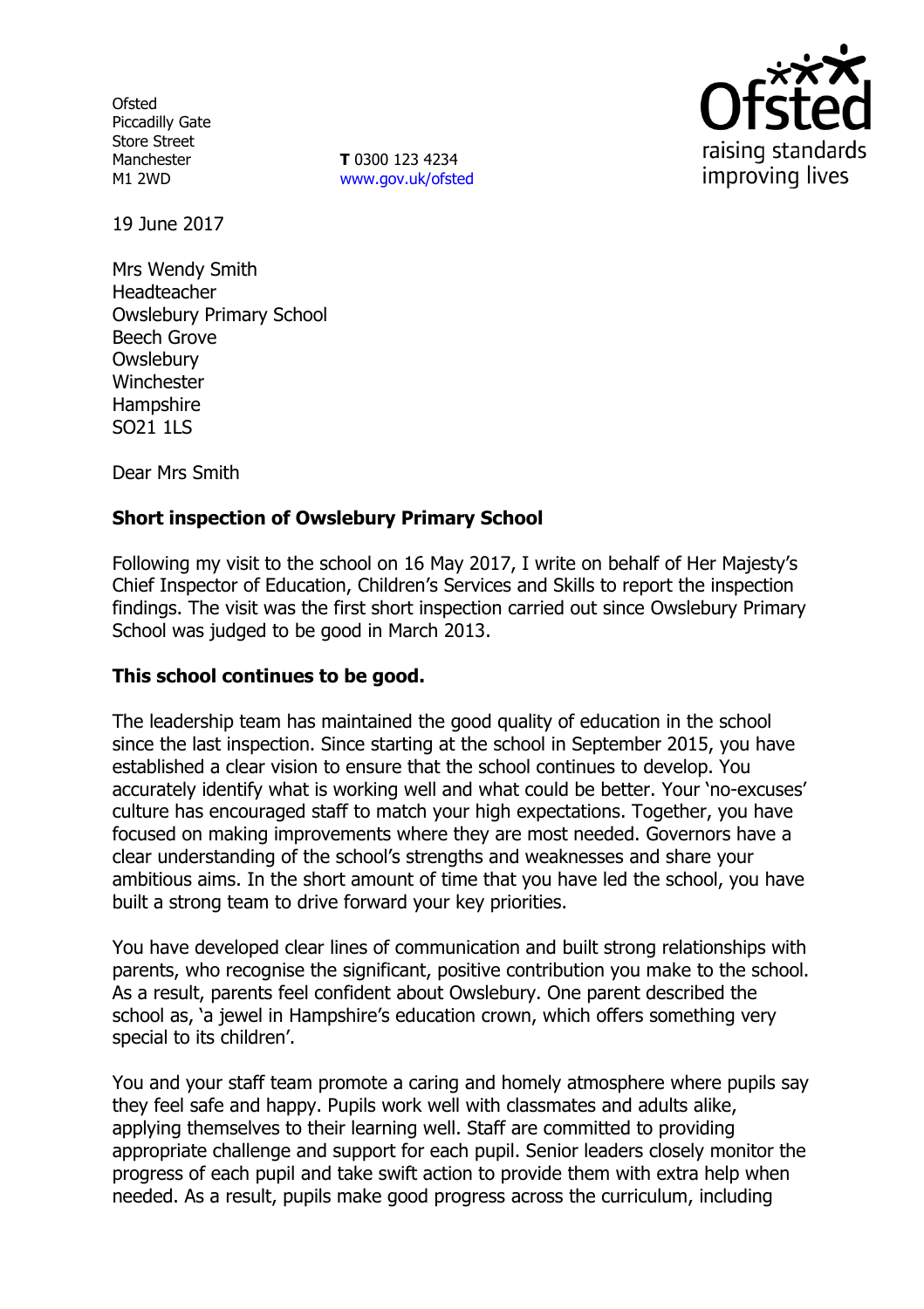

those who are disadvantaged and those who have special educational needs and/or disabilities.

You know how to further improve the school. You accurately identified that many children in the early years foundation stage and key stage 1 exceed the standards expected for their age. Your current plans rightly focus on accelerating pupils' progress in key stage 2 so that a higher proportion of the most able pupils, including the most able disadvantaged pupils, reach the highest standards at the end of Year 6.

At the time of the previous inspection, the school was asked to accelerate pupils' progress in mathematics so that it matched pupils' progress in reading and writing. You now ensure that teachers provide pupils with opportunities to apply their mathematical skills and understanding to problem-solving. As a result, pupils make better progress in mathematics.

# **Safeguarding is effective.**

You and the deputy headteacher ensure that safeguarding arrangements meet current requirements. Regular training and checks on safeguarding keep staff well informed. They are vigilant in their duties to safeguard the children in their care. Policies and procedures are comprehensive and provide clear guidance for staff.

Procedures for recruitment are thorough. You and the governors have had appropriate training to help you ensure that safeguarding is a priority when recruiting staff. Records show that all necessary checks are completed diligently.

Parents and staff agree that pupils are safe and well cared for. Pupils were able to explain how the school teaches them to keep safe through lessons about road safety, 'stranger danger', computer safety and cyber bullying. They are confident that they can speak to an adult in the school if they feel worried or unsafe. Pupils enjoy coming to school. However, some groups of pupils have high rates of absence. Much is already in place to improve attendance and you are right to continue to focus on this as an area of priority for the school.

# **Inspection findings**

- During this inspection, I evaluated: how well teaching promotes the progress of disadvantaged pupils; the achievement of the most able pupils, including the most able disadvantaged pupils; what actions leaders are taking to reduce absence; and the effectiveness of safeguarding arrangements.
- Leaders rightly recognise that a higher proportion of pupils should be exceeding the expectations for their age by the end of key stage 2. Leaders for English and mathematics have devised useful action plans, which sensibly focus on making sure that the most able pupils' needs are met well. Leaders are confident about trialling new procedures and sharing successful practice with colleagues. They skilfully work through a clear cycle of monitoring and evaluation, providing training and coaching for teachers to ensure that all children learn well. Some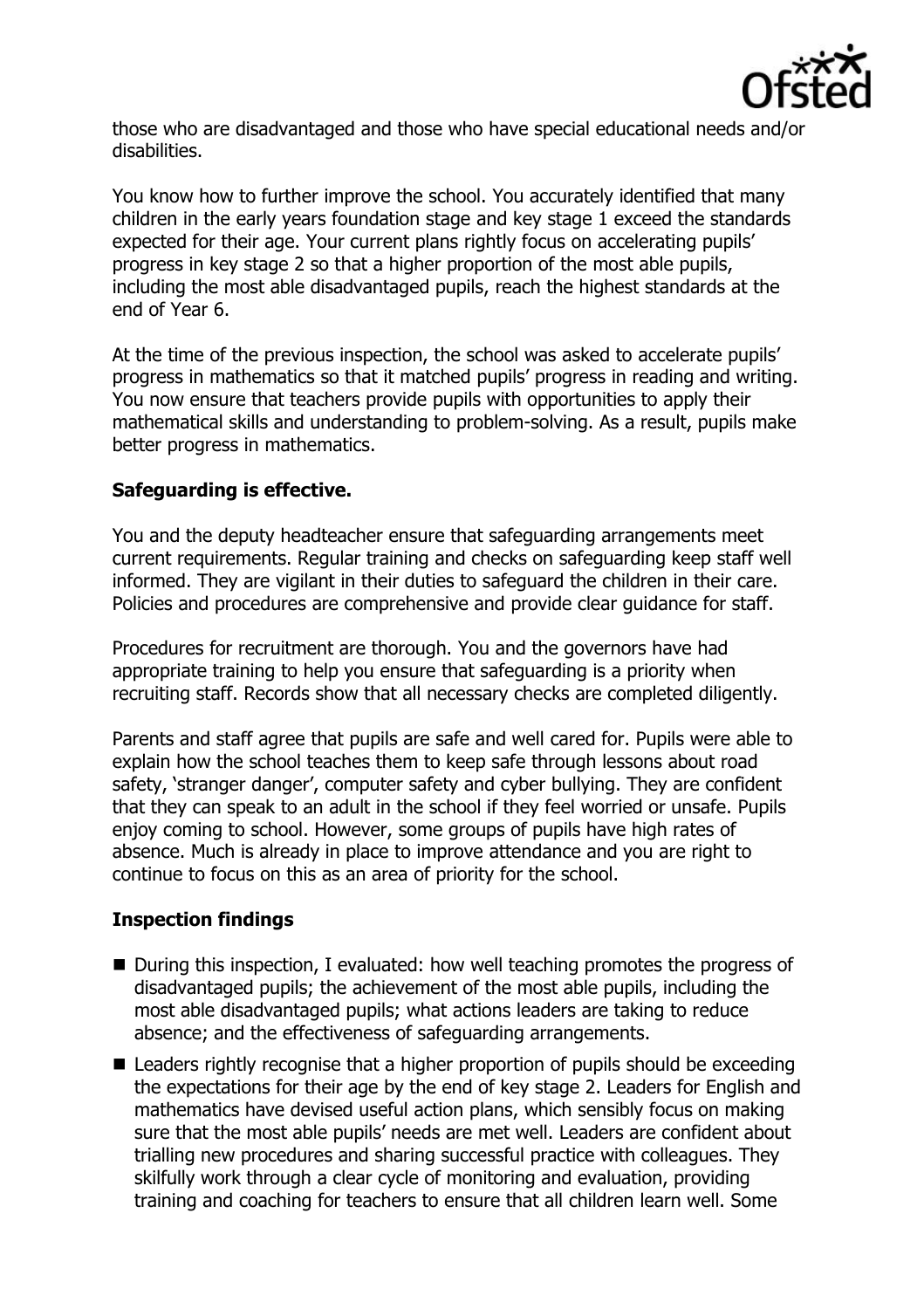

teachers have begun to provide challenging activities to deepen pupils' thinking and extend their understanding. However, this is not yet consistent across the school.

- Disadvantaged pupils make good progress from their starting points in reading and writing. The recent introduction of 'learning journeys' has supported teachers in planning work that fully meets the needs of all pupils, and has particularly benefited disadvantaged pupils. Teachers use high-quality texts, which are steeped in rich language, to help pupils deepen their reading skills and broaden their vocabulary. Pupils also use these texts to identify ways that they can improve their own writing. Teachers support pupils so that they edit and refine their work. This results in high-quality writing. As a result, current pupils are making good progress in reading and writing.
- Pupils, including disadvantaged pupils, make good progress from their starting points in mathematics. You and the mathematics leader have ensured that teachers plan relevant activities that enable pupils to practise reasoning and apply their number skills to problem solving. In 2016, pupils' attainment in mathematics was above the national average in key stage 1 and key stage 2.
- New strategies to improve attendance and reduce some pupils' high rates of absence are beginning to have a positive impact. For example, the 'Early bird club', which is a breakfast club, has helped some pupils to attend more often and arrive at school on time. Leaders track pupils' absence and lateness. This information shows that the proportion of pupils coming to school late has decreased this term. Attendance also increased in the spring term. You and your governors rightly recognise the need to continue this work.

# **Next steps for the school**

Leaders and those responsible for governance should ensure that:

- work to improve attendance and reduce persistent absence continues for all pupils, particularly disadvantaged pupils and those who have special educational needs and/or disabilities
- pupils in key stage 2 are challenged so that a higher proportion of them exceed the expectations for their age in reading, writing and mathematics.

I am copying this letter to the chair of the governing body, the regional schools commissioner and the director of children's services for Hampshire. This letter will be published on the Ofsted website.

Yours sincerely

Luisa Gould **Ofsted Inspector**